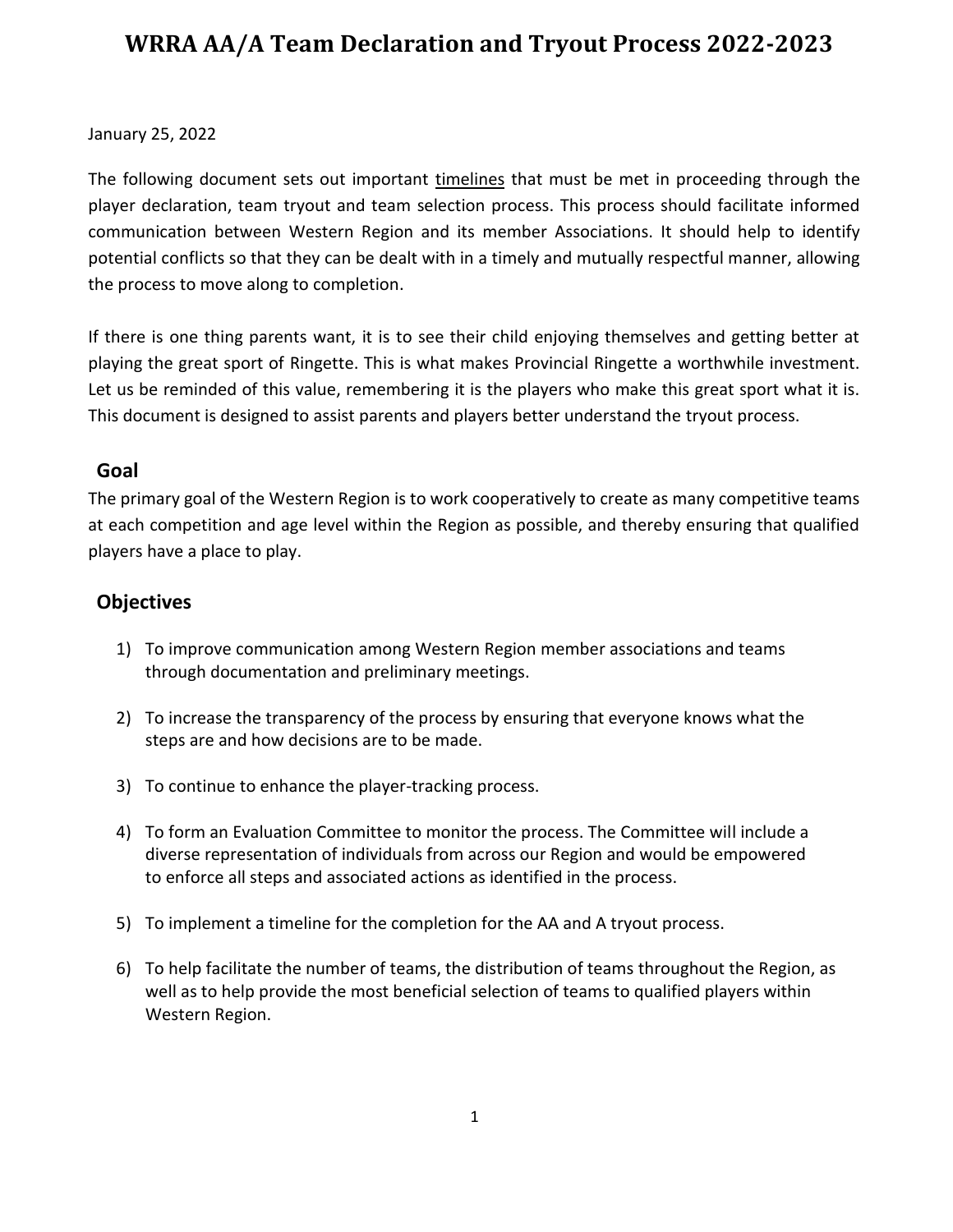## **Evaluation Committee**

- An Evaluation Committee will be formed to coordinate the AA/A process.
- The mandate for this committee will be to review and/or meet with each Association that is willing to host an AA/A team, review their submitted forms and ensure that the minimum criteria are met. The committee will then recommend for approval the number of AA/A teams at the respective levels covered by this process (U12, U14, U16 and U19). The recommendations of this committee will be binding.
- The committee will include the WRRA Provincial Play Committee Chair, Vice-Chair, Western Region Membership Services Representative along with 2 nominated WRRA Provincial Play Committee Representatives.
- The committee will have the authority to ensure that proper tryout procedures are being followed by associations and to recommend the levy of up to a **\$500 fine and loss of team** for Associations not following the rules and processes in place.

| Date (2022)            | <b>Event</b>                                       | Date (2022)                   | <b>Event</b>            |
|------------------------|----------------------------------------------------|-------------------------------|-------------------------|
| February 2nd           | Intent to try-out goes live                        | March 31st-May 8th            | AA Try-outs             |
| March 13th             | Intent form closes                                 | May 11th                      | AA teams declared       |
| March 20th             | Willing-to-host forms due                          | April 29th - May 30th         | A Try-outs (14, 16, 19) |
| March 23rd             | Associations notified of<br>approvals              | June 1st                      | A Teams Declared        |
| March 24th             | Provincial Reps meet to create<br>try-out schedule | August 26 - September<br>11th | U12 A Try-outs          |
| March 28th - April 3rd | Try-out schedules posted                           | September 14th                | U12A teams declared     |

#### **Important Dates at a Glance:**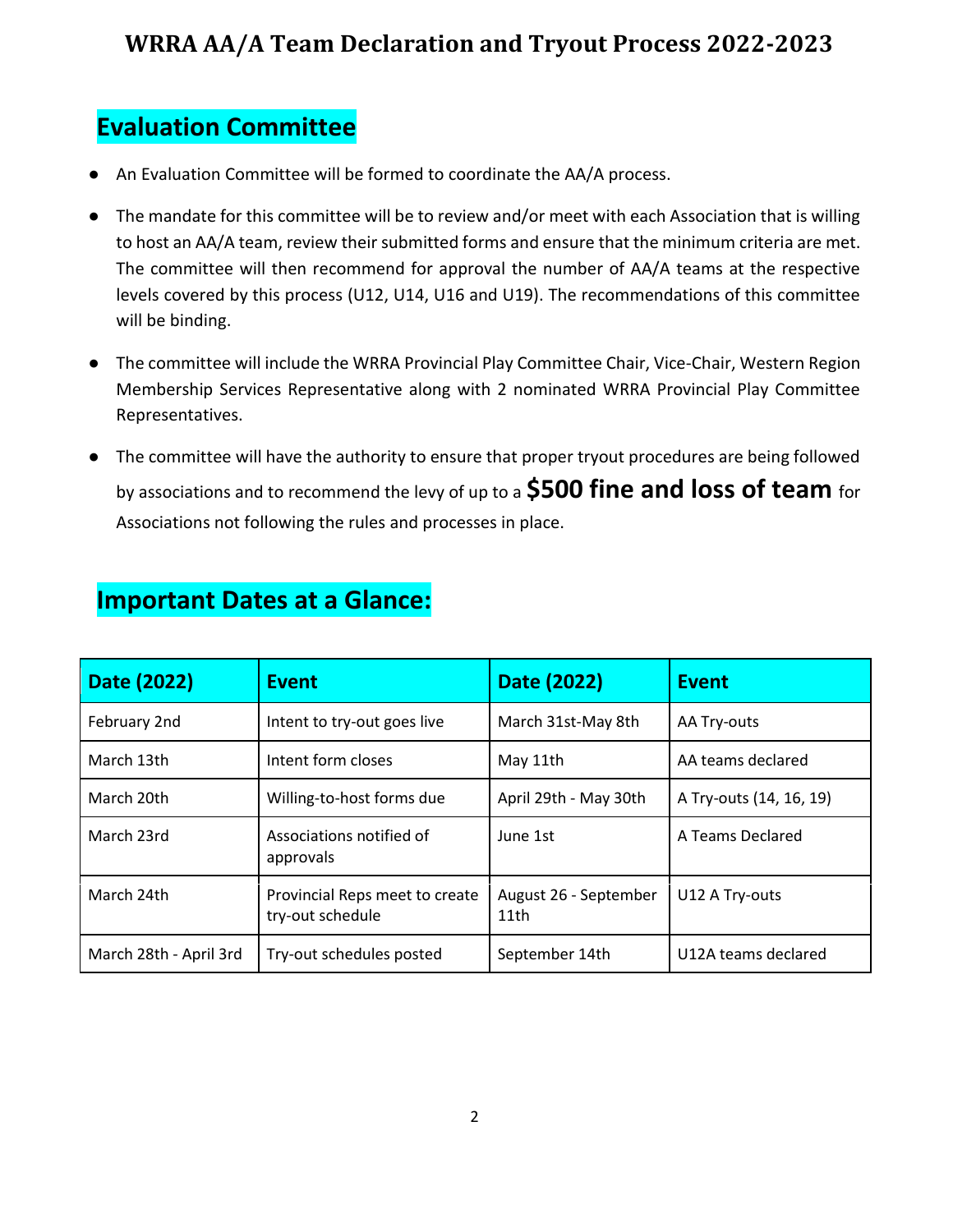## **Intent-to-Tryout Forms**

- **All Western Region players** intending to try out for any A or AA Provincial level team are required to complete the online *Intent-to-Tryout Form* no later than **March 13th, 2022**.
- Players will **not be** allowed to participate in any tryout session without having completed the online form. Any player intents submitted after **March 13th, 2022** will only be accepted via an email to Peter Westelaken [peter.west@live.ca](mailto:peter.west@live.ca) from the respective Association President or Provincial Representative Convener.
- Players from outside of Western Region who move into our region due to relocation for postsecondary education or other legitimate reasons should register their intent as soon as they make the commitment to move, rather than waiting to physically arrive in the Region. For instance, a player moving into the Region to attend university (i.e. Guelph, London or Waterloo) should indicate their intent to play at the A or AA level as soon as they accept their offer of admission, allowing our member associations to include these players in their planning process.
- Any player who is not registered with an association during the 2021-2022 Ringette season must register with their home or current association before attending spring tryouts.
- On the intent form, players will indicate which leagues they would be willing to play for: Female only, Mixed or Male only. Players may choose all three options, two options or one option. Please refer to the RO team formation guidelines for some information on the different options. [2021-](https://ringetteontario.com/wp-content/uploads/2021/09/Team-Tryout-Formation-Guidelines.pdf) [2022 Team Tryout & Formation Guidelines](https://ringetteontario.com/wp-content/uploads/2021/09/Team-Tryout-Formation-Guidelines.pdf)

## **Willing-to-Host Form**

The *Willing-to-Host Form* will provide the Region and the Evaluation Committee with advanced, valid information regarding an Association's bid to host one or more Provincial teams. It will also assist Associations with communicating their intentions clearly. These forms are due no later than **March 20th, 2022.**

- It is important for all Associations to understand that the criteria identified in the *Team Declaration Chart* will be used by the Evaluation and Overview Committee to determine the strength of an Association's bid for a Provincial level team *(see page 7).*
- The Evaluation Committee has the latitude to qualify a Willing-to-Host bid where the criteria are not met but the situation warrants the formation of a team in that part of the region or the number of opportunities available to match player intent support and the need for another team or teams.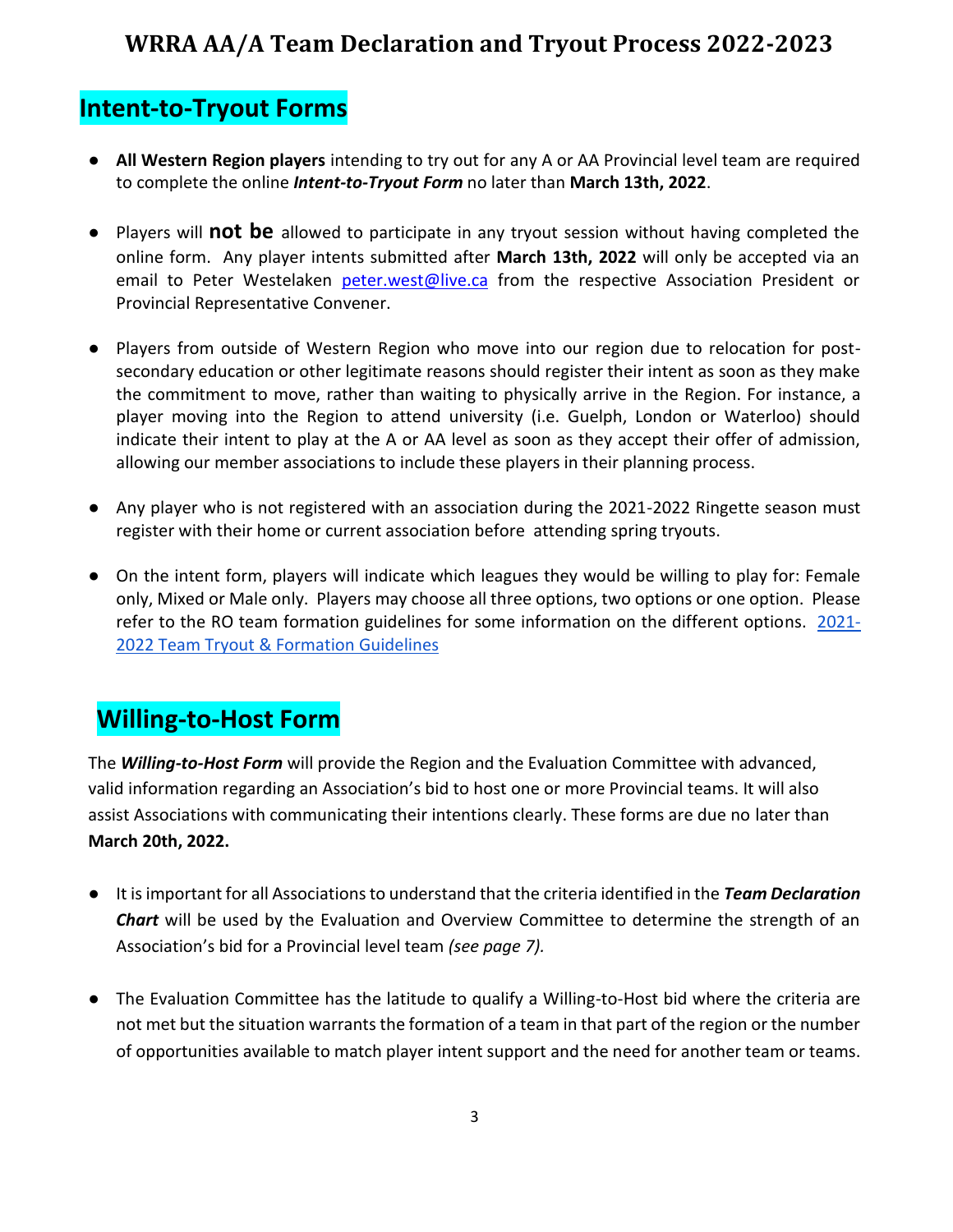## **AA Team Formation – U14AA / U16AA /U19AA**

- Associations must complete the *Willing-to-Host Form* and submit the form to the Evaluation Committee by **Sunday, March 20th** if they wish to qualify to host Provincial AA Level teams for the 2022-2023 season.
- The Evaluation Committee may host a meeting on **Tuesday, March 22nd, 2022** and schedule individual meetings with every Association intending to host AA teams to review their forms.
- AA Tryout schedules should be posted no earlier than **Friday April 1st, 2022** and no later than **Sunday April 10th, 2022** and with the statement included that **"all teams are subject to WRRA Provincial Play Evaluation Committee approval."**
- Each Association hosting a AA team may not begin tryouts until **Friday April 1st, 2022**. The online form identifying the players who attended the tryout **must be reported within 24 hours.** The Association must also provide the Evaluation Committee with an update regarding the status of the team.
- As each tryout is completed & players are released from the list of potential team members, the Association must email the Player Tracking Coordinator, Peter Westelaken [peter.west@live.ca](mailto:peter.west@live.ca) with the list of players released. This must be done within 24 hours of the player being released.
- All AA tryouts should be completed by **Sunday, May 8th, 2022.** The *Offer to Play Letter* and *Roster Spot Not Offered Letter* shall be used by all Associations within the Region.
- When a coach hands out an *Offer to Play Letter*, and the player is from an outside association, they will also include the release form. *Please see the coaches information sheet at the end of this document.*
- U14AA, U16AA & U19AA team rosters must be declared by **Wednesday, May 11th, 2022.**
- Should any association encounter difficulties in declaring rosters by the deadline, please notify WRRA Provincial Play Committee and seek guidance.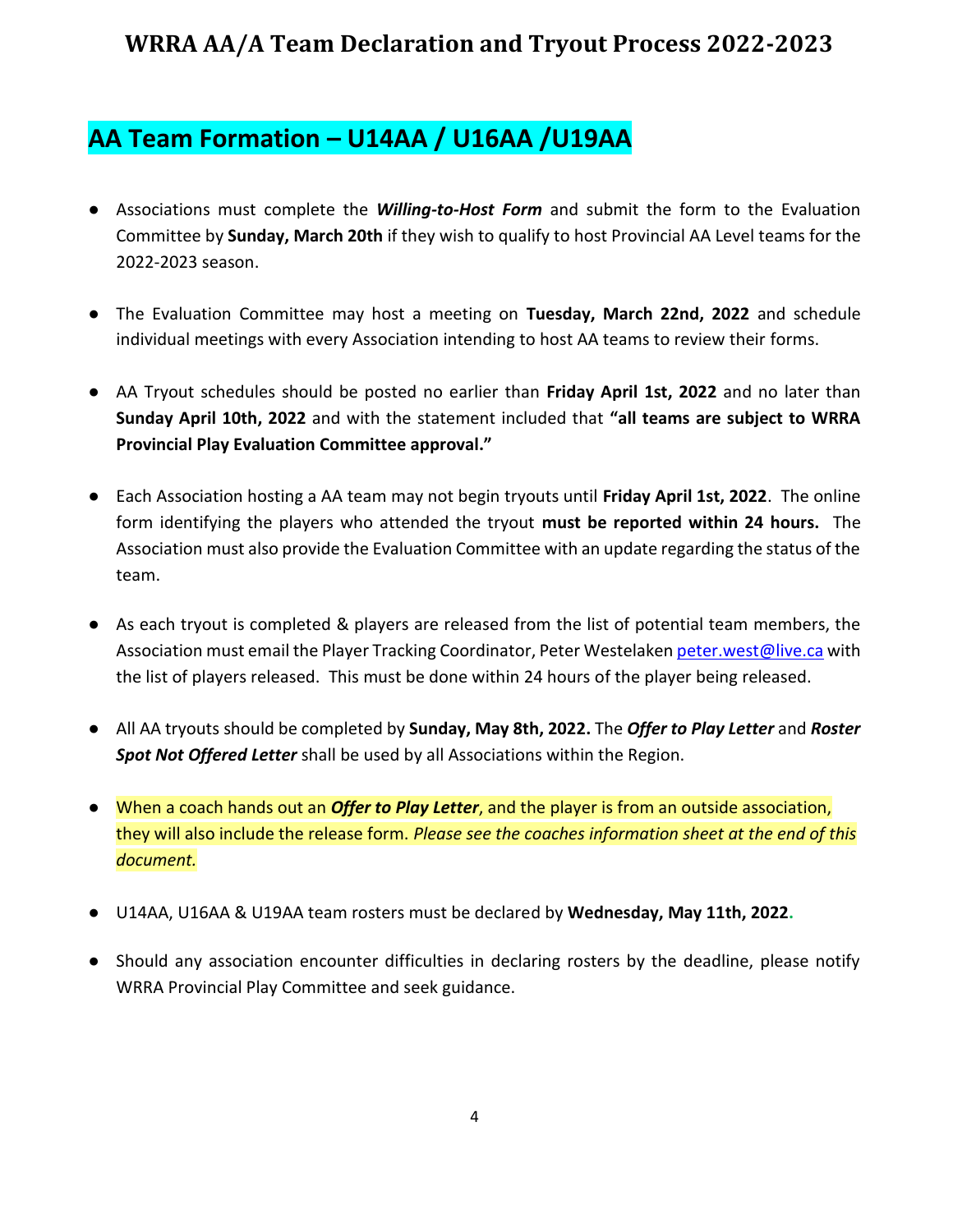## **A Team Formation - U14A/U16A/U19A**

- Associations must complete the *Willing-to-Host Form* and submit the form to the Evaluation Committee by **Sunday, March 20th** if they wish to qualify to host a Provincial A Level team for the 2022-2023 season.
- The Evaluation Committee may host a meeting on **Tuesday, March 22nd, 2022** and schedule individual meetings with every Association intending to host A teams to review their forms.
- A-Tryout schedules should be posted no earlier than **Friday, April 1st, 2022** and no later than **Sunday April 10th, 2022** and with the statement included that **"all teams are subject to WRRA Provincial Play Evaluation Committee approval."**
- Each Association hosting an A team may not begin tryouts until **Friday, April 29th, 2022** The online form identifying the players who attended the tryout must be reported within 24 hours. The Association must also provide the Evaluation Committee with an update regarding the status of the team.
- As each tryout is completed and players are released from the list of potential team members, the Association must email the Player Tracking Coordinator, Peter Westelaken with the list of players that were released. This must be done within 24 hours of the player being released.
- All A tryouts should be completed by **Monday, May 30th, 2022**. The *Offer to Play Letter* and *Roster Spot Not Offered Letter* shall be used by all Associations within the Region.
- When a coach hands out an *Offer to Play Letter*, and the player is from an outside association, they will also include the release form. *Please see the coaches information sheet at the end of this document.*
- Provincial A team rosters must be declared by **Wednesday, June 1st, 2022**.
- Players who submit Intents for "AA" but were not offered a roster spot at AA will automatically be registered to have an "A" Intent to Tryout
- Should any association encounter difficulties in declaring rosters by the deadline, please notify WRRA Provincial Play Committee and seek guidance.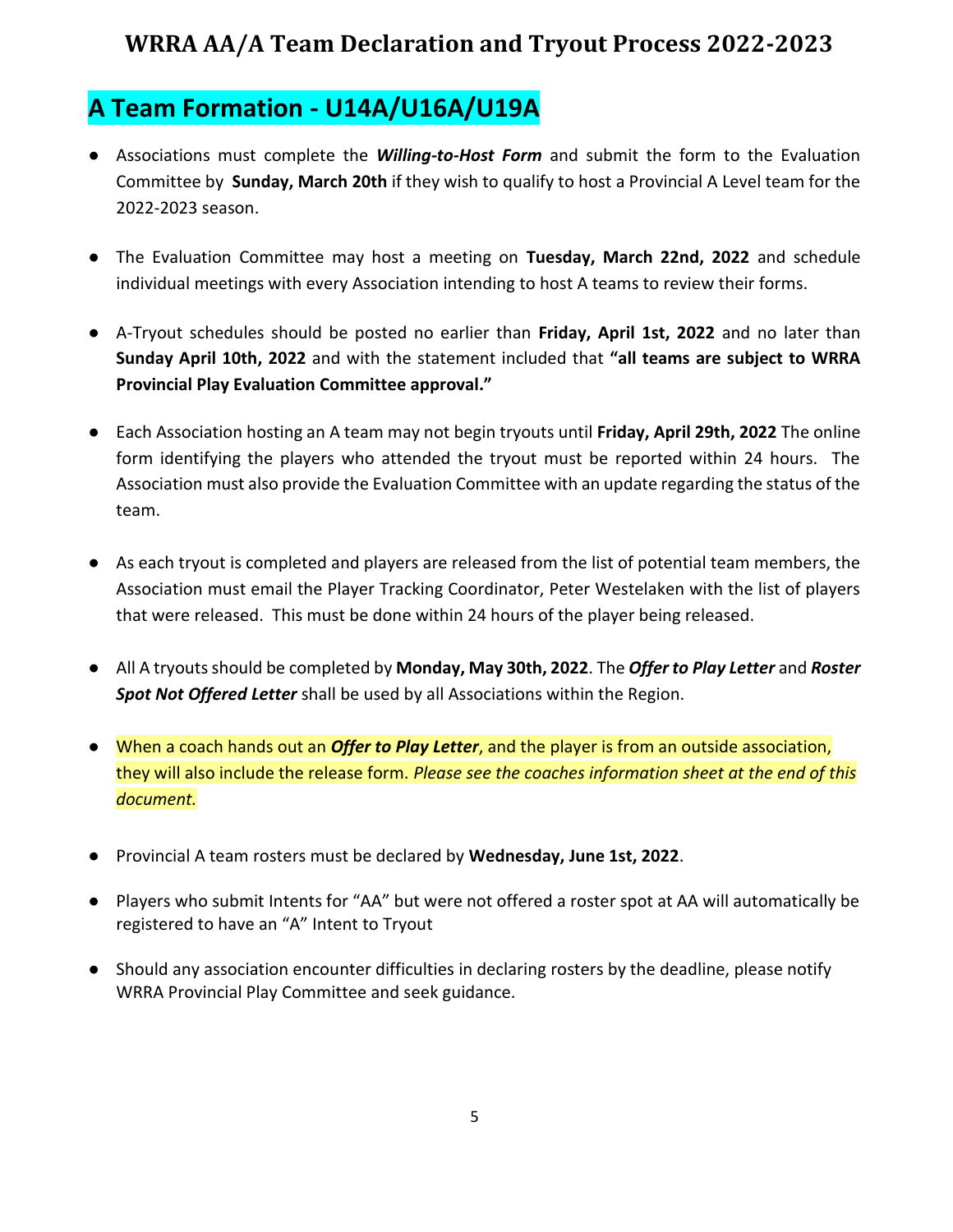## **U12A Team Formation**

- Associations must complete the *Willing-to-Host Form* and submit the form to the Evaluation Committee by **Sunday, March 20th** if they wish to qualify to host a Provincial A Level team for the 2022-2023 season.
- Evaluation Committee may host a meeting on **Tuesday, March 22nd, 2022** and schedule individual meetings with every Association intending to host A teams to review their forms.
- U12A Tryout schedules should be posted no earlier than **Monday, March 28th, 2022** and no later than **Sunday, June 26th, 2022** and with the statement included that **"all teams are subject to WRRA Provincial Play Evaluation Committee approval."**
- Each Association hosting a U12A team may not begin tryouts until **Friday, August 26th, 2022**. The online form identifying the players who attended the tryout must be reported within 24 hours. The Association must also provide the Evaluation Committee with an update regarding the status of the team.
- As each tryout is completed and players are released from the list of potential team members, the Association must email the Player Tracking Coordinator, Peter Westelaken with the list of players that were released. This must be done within 24 hours of the player being released.
- All U12A tryouts should be completed by **Sunday, September 11th, 2022**. The *Offer to Play Letter*  and *Roster Spot Not Offered Letter* shall be used by all Associations within the Region.
- When a coach hands out an *Offer to Play Letter*, and the player is from an outside association, they will also include the release form. *Please see the coaches information sheet at the end of this document.*
- U12A team rosters must be declared by **Wednesday, September 14th, 2022**.
- Should any association encounter difficulties in declaring rosters by the deadline, please notify WRRA Provincial Play Committee and seek guidance.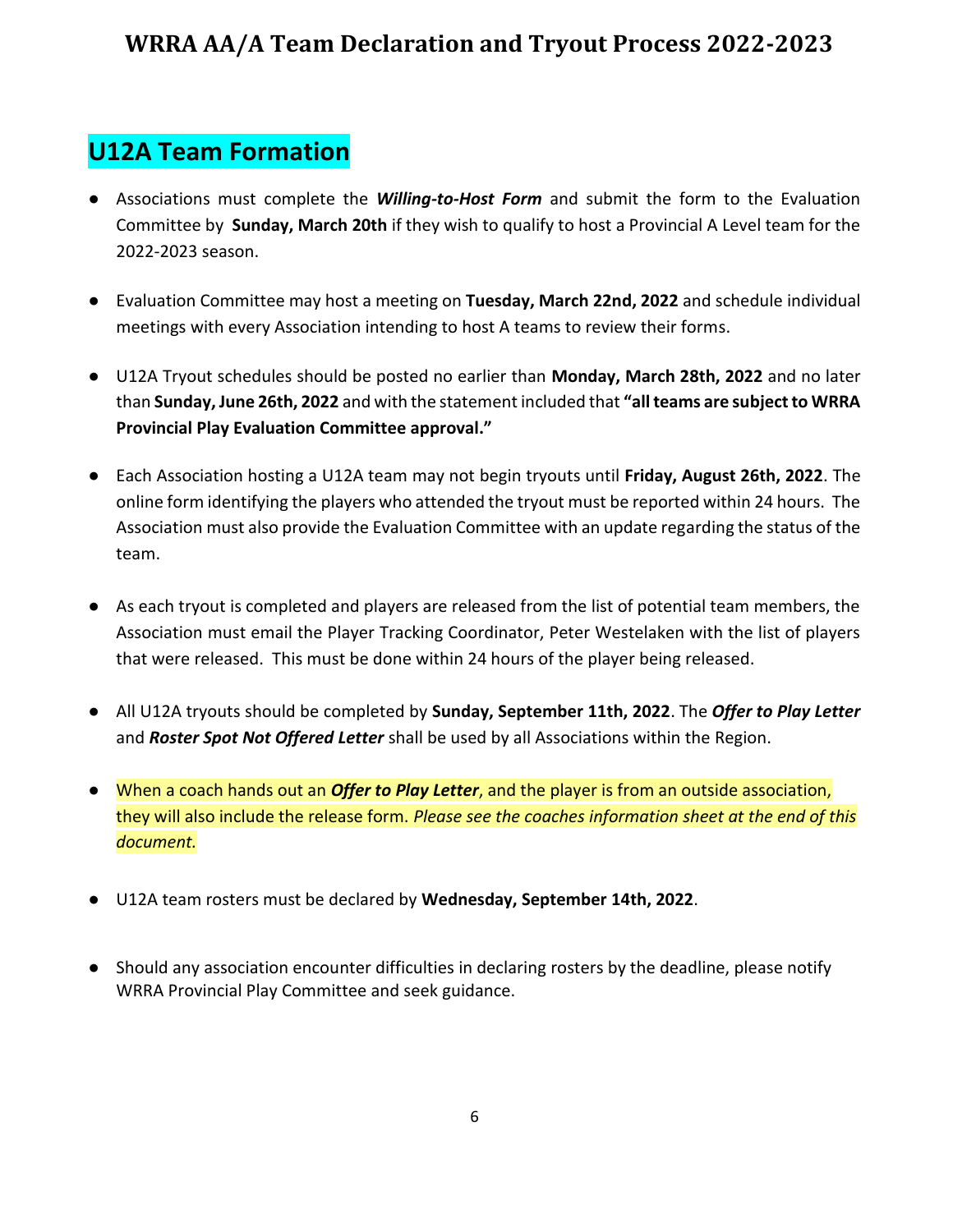## **Team Composition Requirements:**

● In order to qualify to host a Provincial level team an association **must** meet the minimum number of Provincial caliber Home Association or Current Association players listed in the chart below. The **final team roster** must meet or exceed the number of home and current players identified in the chart below. See attached definitions for 'current' players.

#### **Team Composition Chart – A Teams**

| <b>Roster</b><br><b>Size</b> | <b>Home or</b><br><b>Current</b><br><b>Players</b> | Home or<br><b>Current</b><br><b>Players</b> | Home or<br><b>Current</b><br><b>Players</b> | Home or<br><b>Current</b><br><b>Players</b> |
|------------------------------|----------------------------------------------------|---------------------------------------------|---------------------------------------------|---------------------------------------------|
| 10                           | $8*$                                               | $7^*$                                       | $6*$                                        | $5*$                                        |
| 11                           | 9                                                  | 8                                           | 6                                           | 5                                           |
| 12                           | 10                                                 | 8                                           | 7                                           | 6                                           |
| 13                           | 11                                                 | 9                                           | 8                                           | 6                                           |
| 14                           | 12                                                 | 10                                          | 8                                           | 7                                           |
| 15                           | 12                                                 | 10                                          | 9                                           | 7                                           |
| 16                           | 13                                                 | 11                                          | 9                                           | 8                                           |
| 17                           | 14                                                 | 12                                          | 10                                          | 8                                           |
| 18                           | 15                                                 | 12                                          | 10                                          | 9                                           |

#### **U12A U14A U16A U19A**

\*Minimum number unless approved by Evaluation Committee

#### **Team Composition Chart – AA Teams**

#### **U14AA U16AA U19AA**

| <b>Roster</b><br><b>Size</b> | <b>Home or</b><br><b>Current</b><br><b>Players</b> | <b>Home or</b><br><b>Current</b><br><b>Players</b> | Home or<br><b>Current</b><br><b>Players</b> |
|------------------------------|----------------------------------------------------|----------------------------------------------------|---------------------------------------------|
| 10                           | $6*$                                               | 5*                                                 | $5*$                                        |
| 11                           | 7                                                  | 5                                                  | 5                                           |
| $12 \,$                      | 8                                                  | 6                                                  | 5                                           |
| 13                           | 8                                                  | 6                                                  | 5                                           |
| 14                           | 8                                                  | 7                                                  | 5                                           |
| 15                           | 9                                                  | 7                                                  | 6                                           |
| 16                           | 9                                                  | 8                                                  | 6                                           |
|                              | 10                                                 | 8                                                  | 6                                           |
| 18                           | 10                                                 | 9                                                  | 7                                           |

\*Minimum number unless approved by Evaluation Committee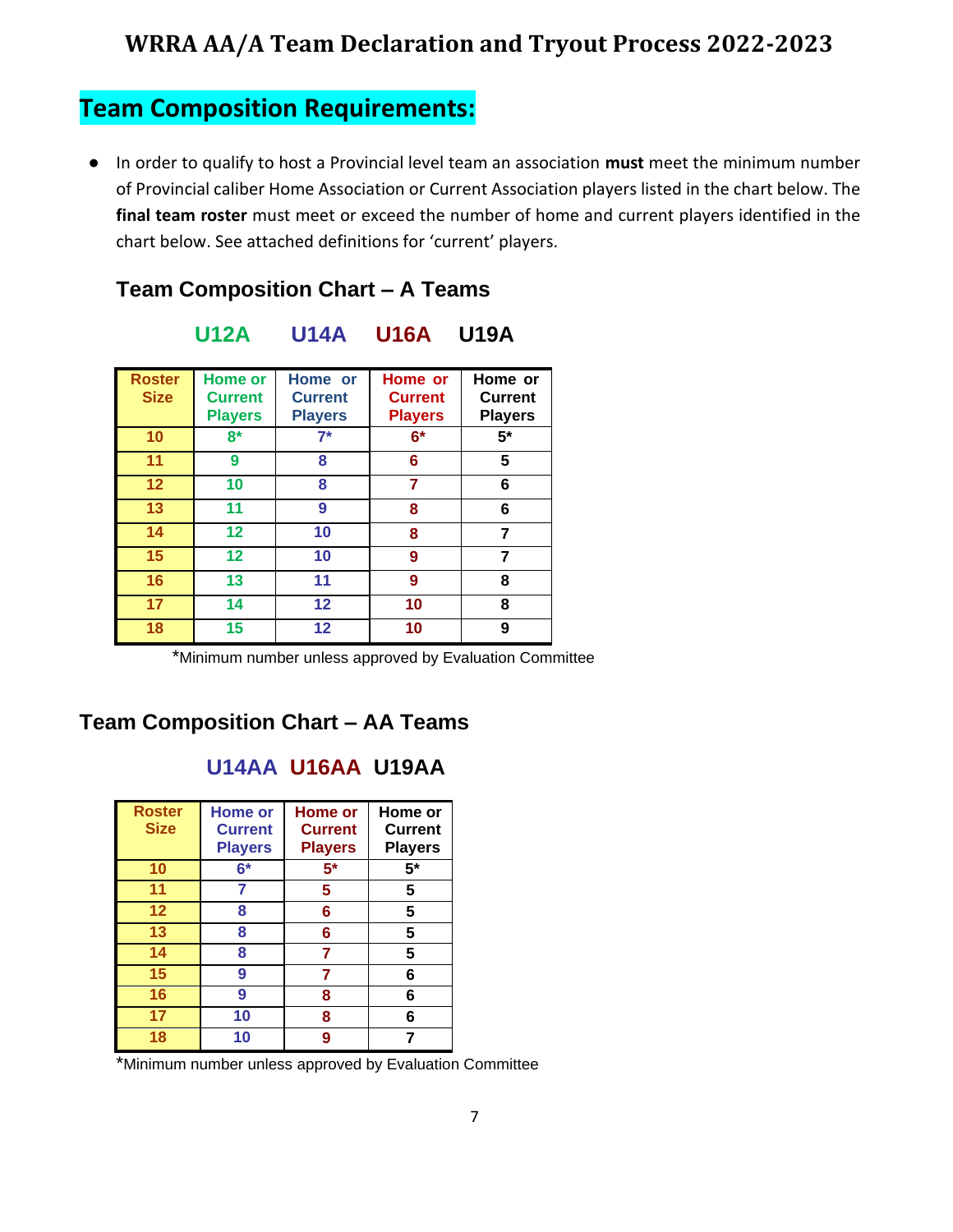## **Combined Teams**

Neighbouring Associations [\(https://www.wrra.ca/content/worl---closest-association](https://www.wrra.ca/content/worl---closest-association) ), that wish to host, but do not meet the minimum roster numbers, may indicate their willingness to host a **Combined Team**. The request may be granted, if none of their immediate neighbours can satisfy the criteria or meet the criteria but are not willing to host. The **Combined Team** must clearly identify one center as the **HOME Association** in the Willing to Host form for the current playing year and have signed acknowledgement from the respective Presidents of these Associations. This declared HOME will establish the reference for player movement within the Region. The formation of this Combined Team does not supersede the Closest Association per the Matrix.

## **Player Release Form**

<https://ringetteontario.com/wp-content/uploads/2021/10/RO-Player-Release-Form.pdf>

- It is critical that all parties understand and treat the *Player Release Form* like a contract. Once signed, the parties are bound by the agreement. The team is committed to the player and the player is committed to the team.
- When a coach hands out a *roster spot offered letter,* and the player is from an outside association, they will also include the release form. Please see the coaches information sheet at the end of this document.

### **Tryouts**

- A player may attend as many tryouts as they wish.
- Tryouts are conducted by each Association in keeping with their established Operating Procedures. However, the timelines contained in this document should be incorporated into these various procedures.

## **Final Roster Requirements**

- A 'full' roster meets the requirements of RO for the number of players needed to play in Sanctioned Events. Clearly roster size within those constraints is the decision of the Coach/Association. Teams can leave space to add a player or two after this date – especially at the U19 level where postsecondary player movement occurs. This roster should include a full complement of players for the team, including at least one goalie.
- [2021-2022 Team Tryout & Formation Guideline](https://ringetteontario.com/wp-content/uploads/2021/09/Team-Tryout-Formation-Guidelines.pdf)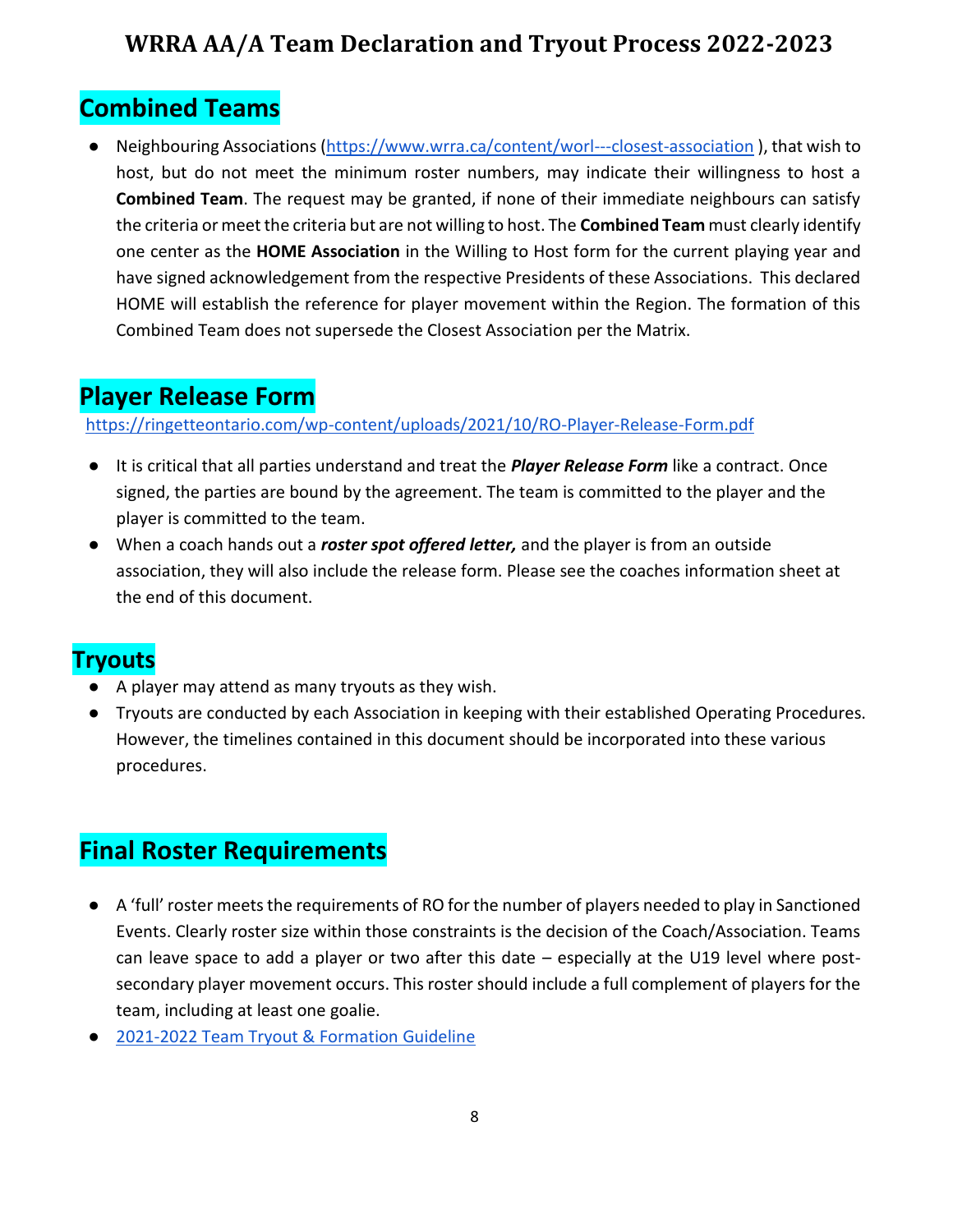# **Recruitment & Solicitation of Players**

- Any recruitment or solicitation of players by associations, Coaches/Bench Staff is **completely prohibited** and the consequence of this action will result in a fine and possible loss of team
- No *Offers to Play* may be made until the Home and/or Current Associations have made "*Roster Spot Not Offered"* releases or no team is being hosted by the Home or Current Associations. This process must follow the Closest Association Matrix.

## **Refusing a Roster Spot**

- Players who refuse a roster spot on an AA team or A team, must return to their home association and play on the lower level team. This means if a player tries out for AA at another center, is offered a spot and then refuses and their home association only offers regional, their only option is to play regional. They do not have the opportunity to try out for an A team at any other center.
	- Example: If a St. Mary's player is offered a roster spot for a AA team in London and they refuse the spot, they must return to St. Mary's. If the next level of play in St. Mary's is regional, that player must play regional. They cannot try-out in Dorchester for the A team.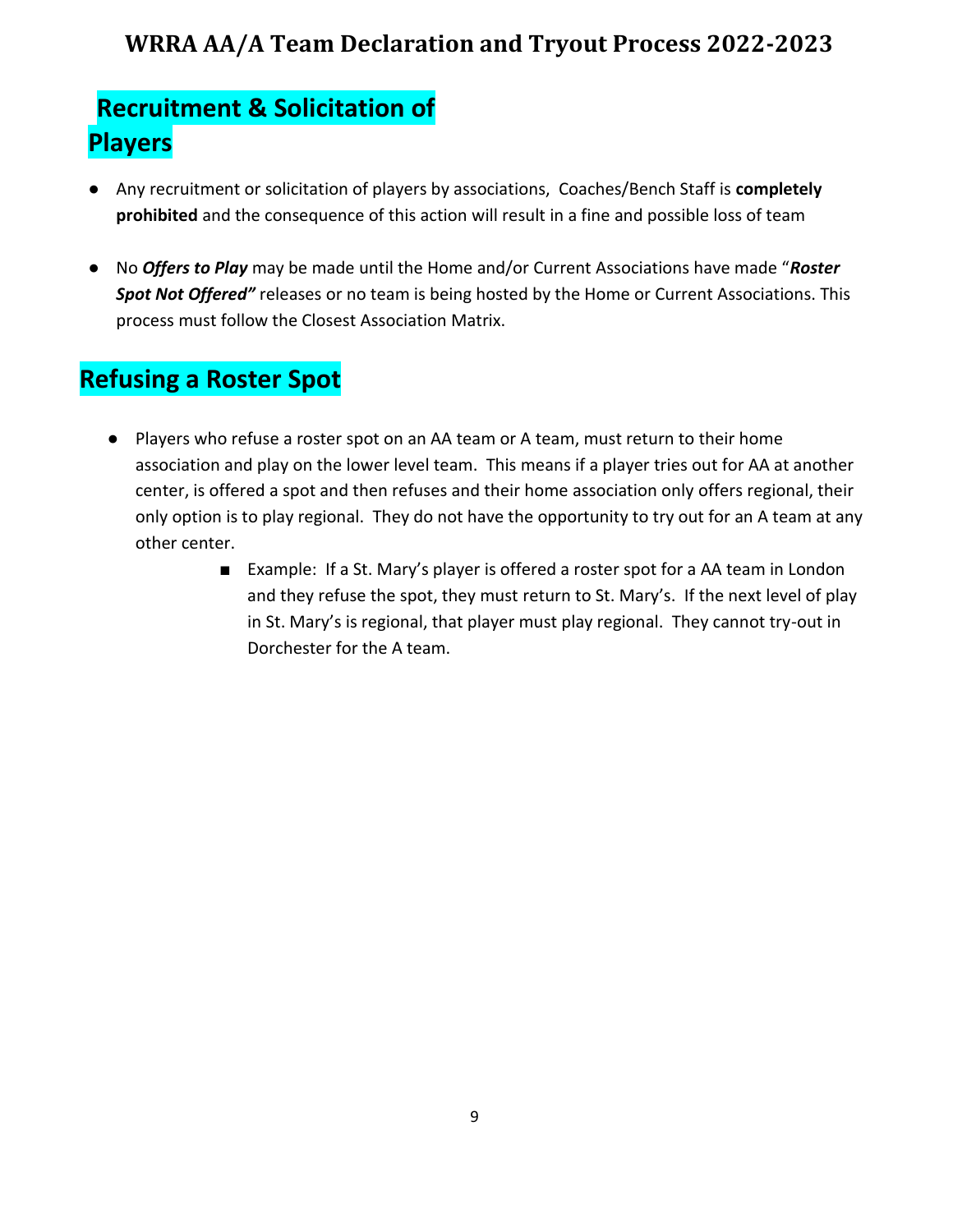## **Terms as defined in Operating Manual – RO**

| <b>Releasing Association</b> | The Local Association in whose Boundaries the<br>player resides, or the Local Association to whom<br>the player has been released for three<br>consecutive seasons as per Article 8.6. In either<br>case, this is the Local Association from whom the<br>player wishes to be released. |
|------------------------------|----------------------------------------------------------------------------------------------------------------------------------------------------------------------------------------------------------------------------------------------------------------------------------------|
| <b>Receiving Association</b> | The Local Association to whom a player wishes to<br>be released.                                                                                                                                                                                                                       |
| <b>Two Team Player</b>       | A Regional player that plays on a local association<br>team, and also plays on a Provincial A or AA team<br>through terms agreed upon in a written "Playing<br>Agreement". Two team agreements between A<br>and AA are not currently permitted.                                        |
| <b>Home Region</b>           | The region in which your home association resides.                                                                                                                                                                                                                                     |
| <b>Home Association</b>      | The local association to which the player is<br>eligible to play by residency.                                                                                                                                                                                                         |
| <b>Closest Association</b>   | Governed by the player's Home Region Policy.                                                                                                                                                                                                                                           |
| <b>Current Association</b>   | The association to which a player has been<br>released for level of play will then be considered<br>the player's "Current Association".                                                                                                                                                |
| Residency                    | Refers to where the player habitually resides. A<br>player's residence shall be defined as the structure<br>in which the player is a permanent resident. Any<br>determination of the address of the structure shall<br>always be from the main entrance of such<br>residence.          |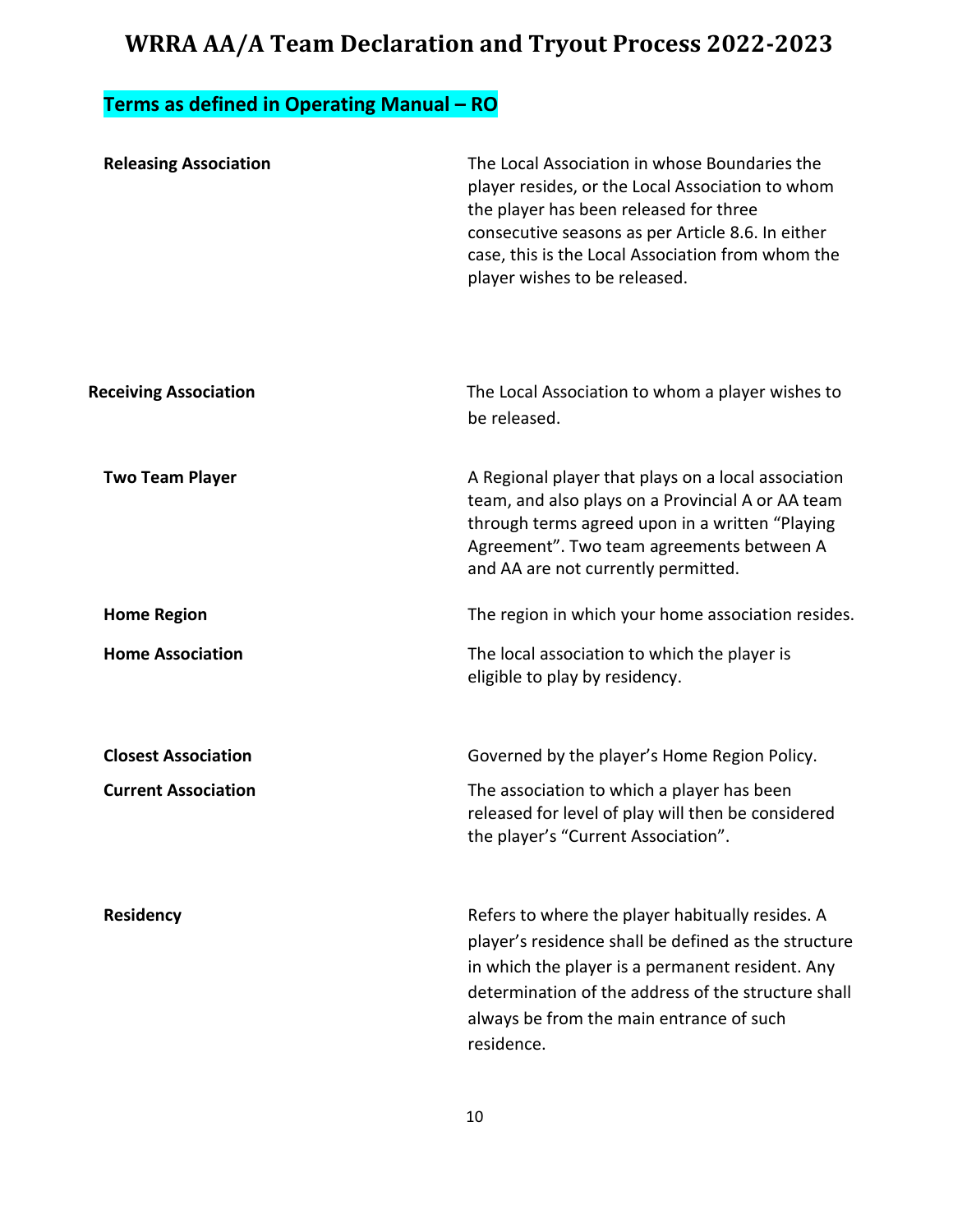## **Willing-to-Host a Provincial Team**

This Form is to provide Western Region and its Associations with information regarding the declaring of a team(s). The data will be used to help determine the number of potential teams and the availability of players prior to tryouts.

| <b>Association Name:</b>      |         |  |
|-------------------------------|---------|--|
| <b>Level of Play Offered:</b> | AA<br>A |  |
| <b>Age Division:</b>          | U12     |  |
|                               | U14     |  |
|                               | U16     |  |
|                               | U19     |  |

**NOTE**: *a separate form must be submitted for each age division*

**Qualified Coach (name):**

## **Key Contact for Team during Tryouts:**

| <b>NAME:</b>     |
|------------------|
| <b>PHONE:</b>    |
| <b>EMAIL:</b>    |
| <b>COMMENTS:</b> |

**Association President(s) agree to this Provincial team Submission and confirms ice availability to support the team. If Combined Team, both Association Presidents must sign.**

**\_\_\_\_\_\_\_\_\_\_\_\_\_\_\_\_\_\_\_\_\_\_\_\_\_\_\_\_\_\_\_\_\_\_\_\_\_\_\_\_\_\_\_\_\_\_\_\_\_\_\_\_\_\_\_\_\_\_\_\_\_\_\_\_\_\_\_\_\_\_\_\_\_\_\_\_**

**Print Name Date Sign Name Date Date**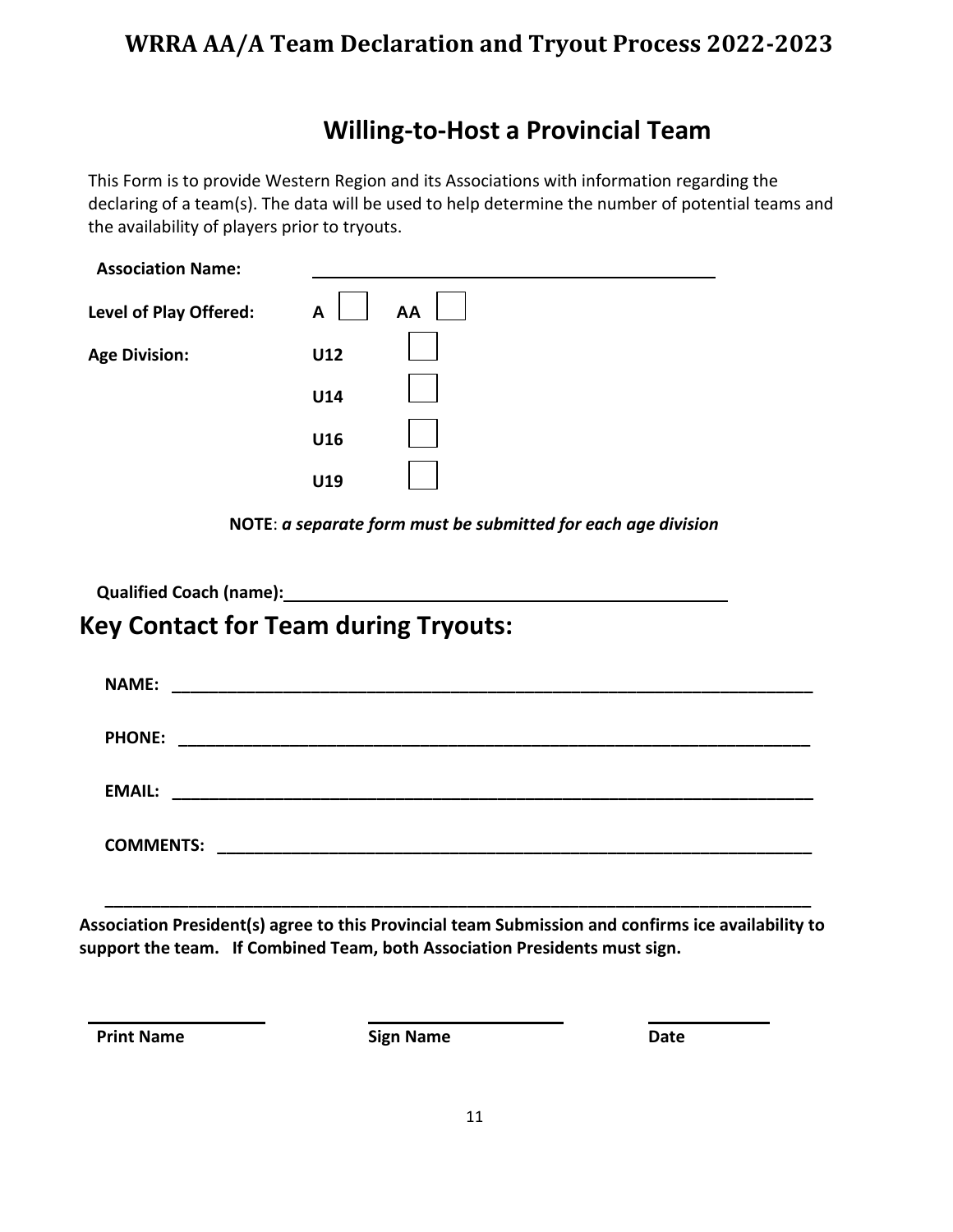# *WRRA Provincial Level Play Committee*

# **- Roster Spot Not Offered –**

| Date: 2022 |                                                                                                       |    |
|------------|-------------------------------------------------------------------------------------------------------|----|
|            |                                                                                                       |    |
|            | I would like to take this opportunity to thank you for attending the                                  |    |
|            | Association tryouts for the 2021-2022 season.                                                         |    |
|            | At this time, there will NOT be a position offered to you to play for the                             |    |
|            | <b>MALLES ASSOCIATION Team</b>                                                                        |    |
|            | A<br>(Please circle where appropriate) U12 U14 U16 U19                                                | AΑ |
|            | If you have any other questions or concerns, feel free to contact me.                                 |    |
|            |                                                                                                       |    |
|            |                                                                                                       |    |
|            | There are some options available to you. Feel free to explore these. Best of luck to you this season. |    |
|            |                                                                                                       |    |
|            |                                                                                                       |    |
|            |                                                                                                       |    |
|            |                                                                                                       |    |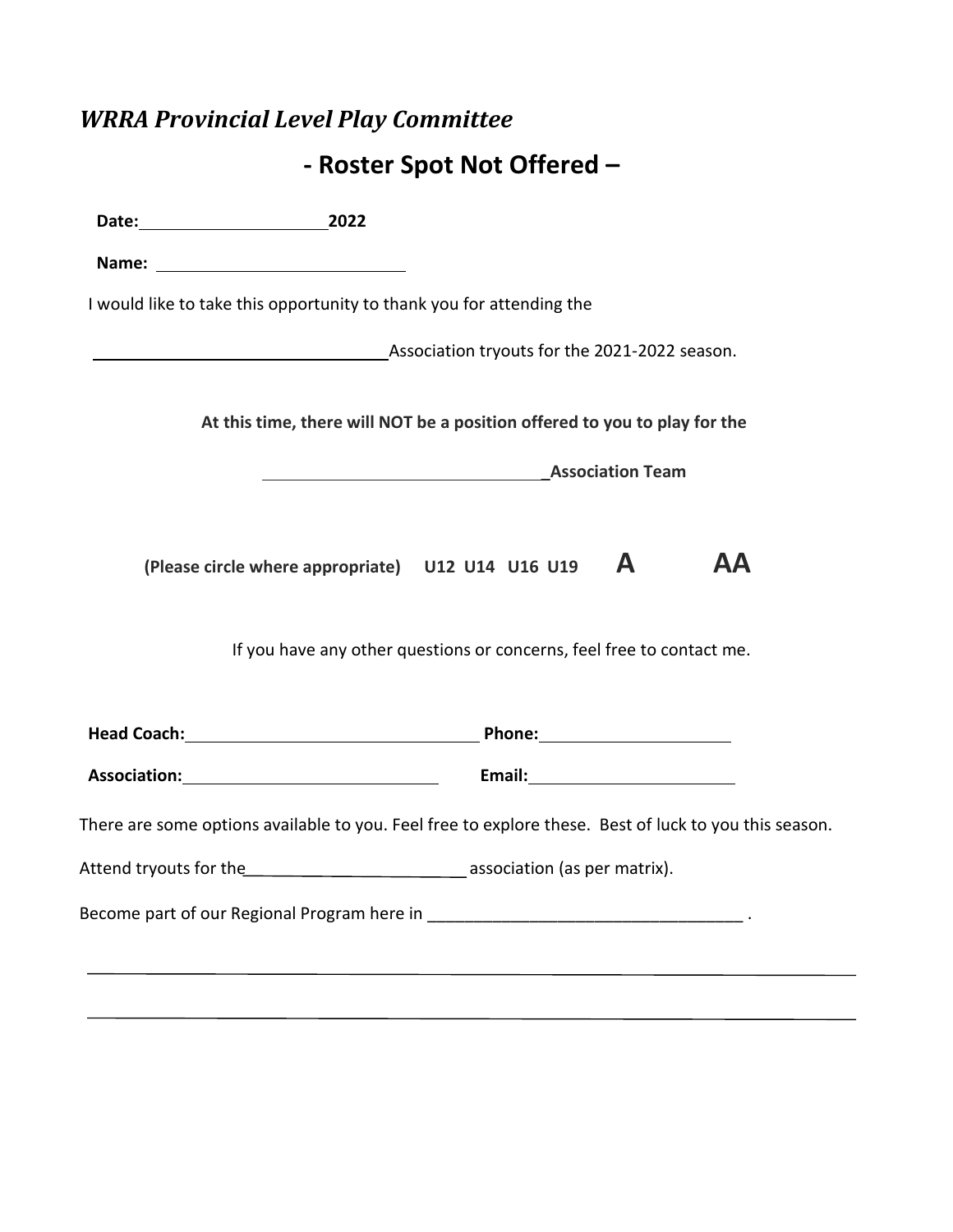#### *WRRA Provincial Level Play Committee*

## **- Offer to Play Letter-**

**Date: 2022**

**Name:** 

I would like to take this opportunity to thank you for attending the

**Association tryouts for the 2021-2022 season.** 

Expectations for the team members will be to attend scheduled team dry land training sessions and weekly on ice practices. The team will be participating in \_\_\_\_\_\_tournaments from November to February with the goal of playing in the Provincials in March 2022. This will require full commitment at all times for the entire season.

| You have been selected to play for the |  |                 | <b>Association Team</b> |  |           |
|----------------------------------------|--|-----------------|-------------------------|--|-----------|
| (Please circle where appropriate)      |  | U12 U14 U16 U19 |                         |  | <b>AA</b> |

Please confirm your acceptance with the understanding of our expectations as listed above with a return email within the next **48** hours.

#### **If I do not receive a written reply (email is accepted) to this offer letter within the timeline indicated above it will be considered a**

#### **DECLINE of this Offer to Play.**

If you have any other questions or concerns, please contact me.

| <b>Head Coach:</b>  | Phone: |
|---------------------|--------|
| <b>Association:</b> | Email: |